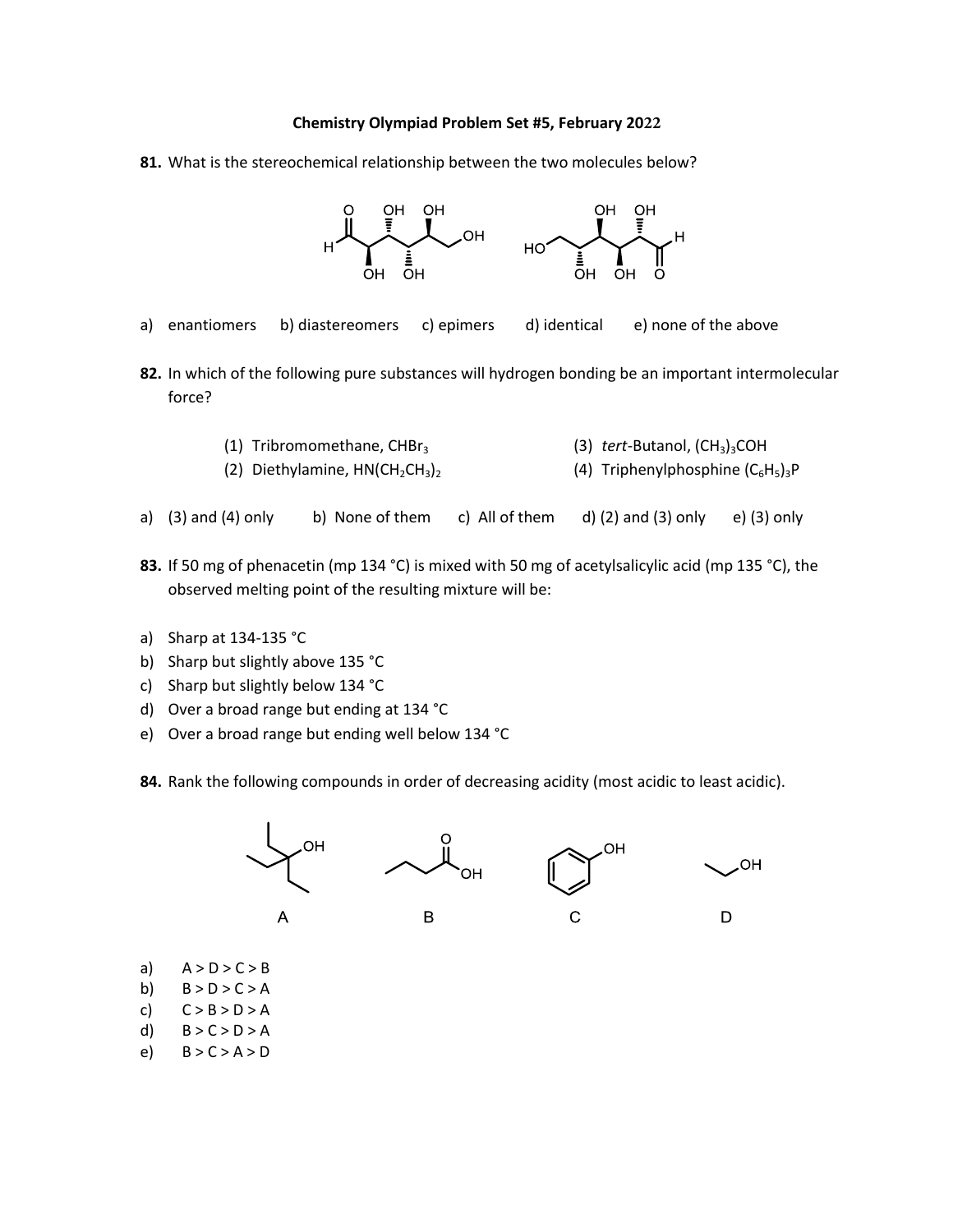**85.** How many resonance structures that contain only one formal charge are possible for the following anion?



**86.** If  $(E)$ -6-methyloct-6-en-2-one was treated with  $\underline{\hspace{1cm}}(1)\underline{\hspace{1cm}}$ , the product would contain  $\underline{\hspace{1cm}}(2)\underline{\hspace{1cm}}$ .

| 2. a 3° alcohol |
|-----------------|
| 2. a halohydrin |
| 2. two ketones  |
| 2. a 2° alcohol |
| 2. a 2° alcohol |
|                 |

**87.** The product of the reaction shown below is:



**88.** The reaction shown in question 87 is best described as:

- a) stereospecific
- b) enantioselective
- c) regioselective
- d) both a and b
- e) both a and c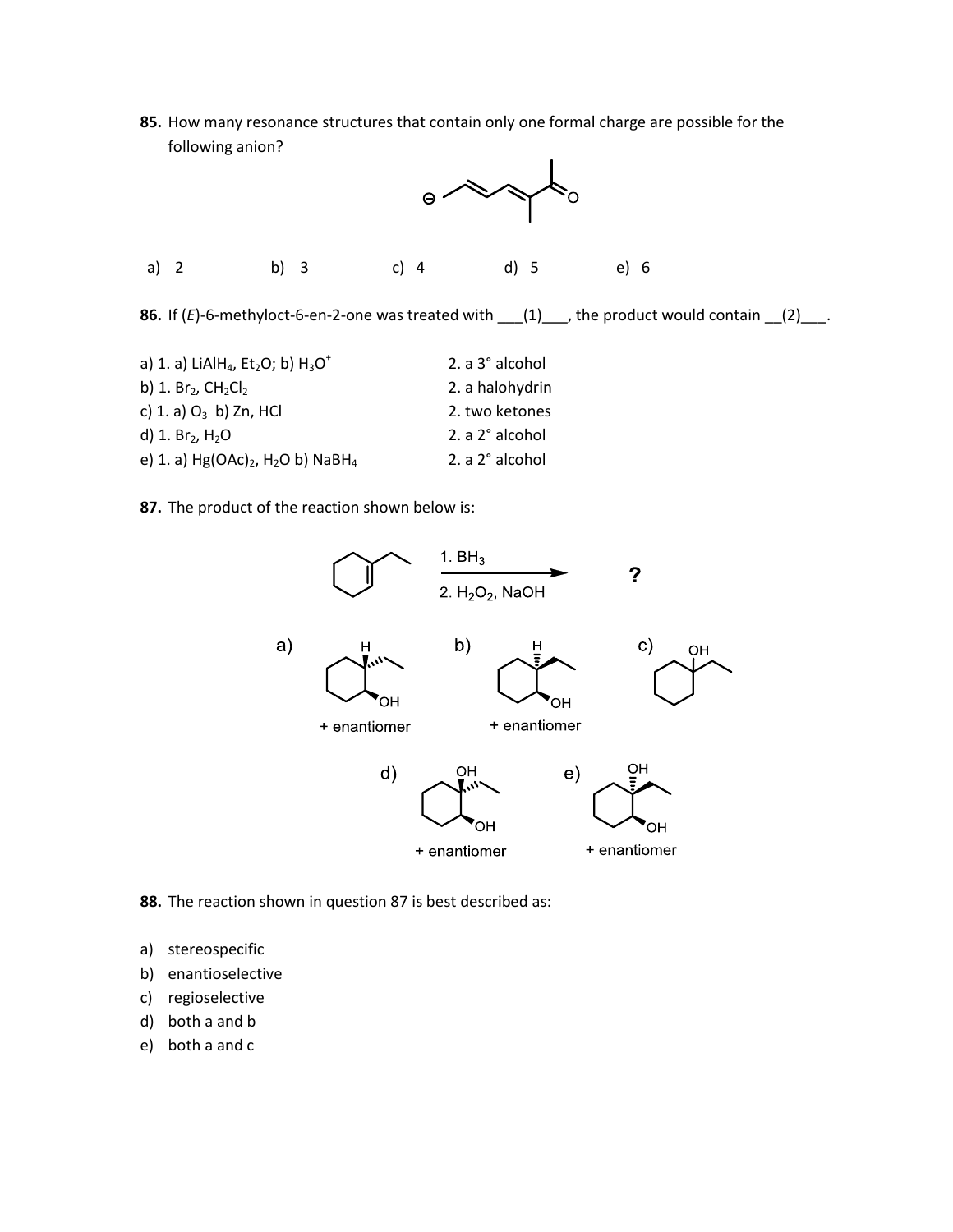**89.** How many of the reactions below would produce a primary alcohol as the major product?



**90.** The following reaction produces a mixture of product A and B. Explain how each product is formed by identifying the key mechanistic steps:



- (a) *Product A*:  $S_N$ 2, *Product B*:  $S_N$ 2 where the initial carbocation undergoes a hydride shift
- (b) *Product A*:  $S_N1$ , *Product B*:  $S_N2$
- (c) *Product A*:  $S<sub>N</sub>1$ *, Product B*: E1
- (d) *Product A*:  $S_N1$ , *Product B*:  $S_N1$  where the initial carbocation undergoes a hydride shift
- (e) *Product A*:  $S_N1$ , *Product B*:  $S_N1$  where the initial carbocation undergoes an alkyl shift
- **91.** Identify the main characteristic absorptions in the infrared (IR) spectrum of 7-hydroxy-3 methylheptanenitrile.
- a)  $2260$  cm<sup>-1</sup> (medium, sharp) and 1690 cm<sup>-1</sup> (strong, sharp)
- b)  $3300 \text{ cm}^{-1}$  (strong, broad) and 1735 cm $^{-1}$  (strong, sharp)
- c)  $\,$  3300 cm $^{-1}$  (strong, broad) and 1690 cm $^{-1}$  (strong, sharp)
- d)  $\,$  3700 cm $^{-1}$  (strong, sharp) and 1735 cm $^{-1}$  (strong, sharp)
- e)  $\,$  3300 cm $^{-1}$  (strong, broad) and 2260 cm $^{-1}$  (medium, sharp)
- **92.** How many singlets would you expect in the <sup>1</sup>H NMR spectrum of the compound below?



| a) $1$ | b) 2 | c) 3 | d) 4 | e) 5 |  |
|--------|------|------|------|------|--|
|        |      |      |      |      |  |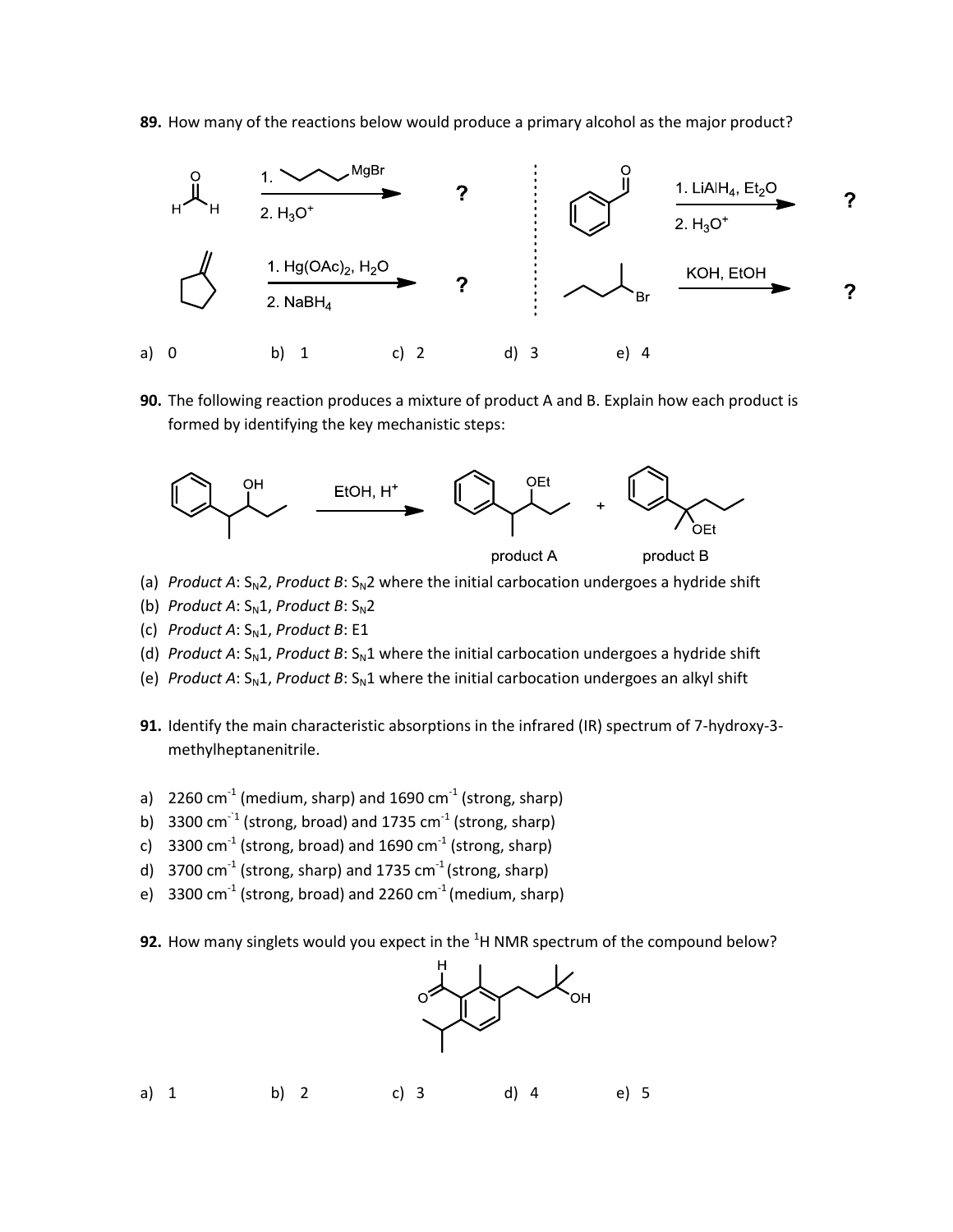- **93.** Rank the four highlighted hydrogen atoms on the structure in order of chemical shift (lowest to highest chemical shift):
- a)  $1 < 3 < 2 < 4$
- b)  $4 < 3 < 2 < 1$
- c)  $4 < 2 < 1 < 3$ d)  $4 < 2 < 3 < 1$
- e) 2 < 4 < 3 < 1
- 



**94.** Order the following compounds according to the number of unique signals you would expect in the  $^{13}$ C NMR spectra (least number of signals to most number of signals).



**95.** Rank the following compounds in order of their relative  $S_N$ 2 reactivity (fastest to slowest):



**96.** What type of reaction is the following transformation defined as?